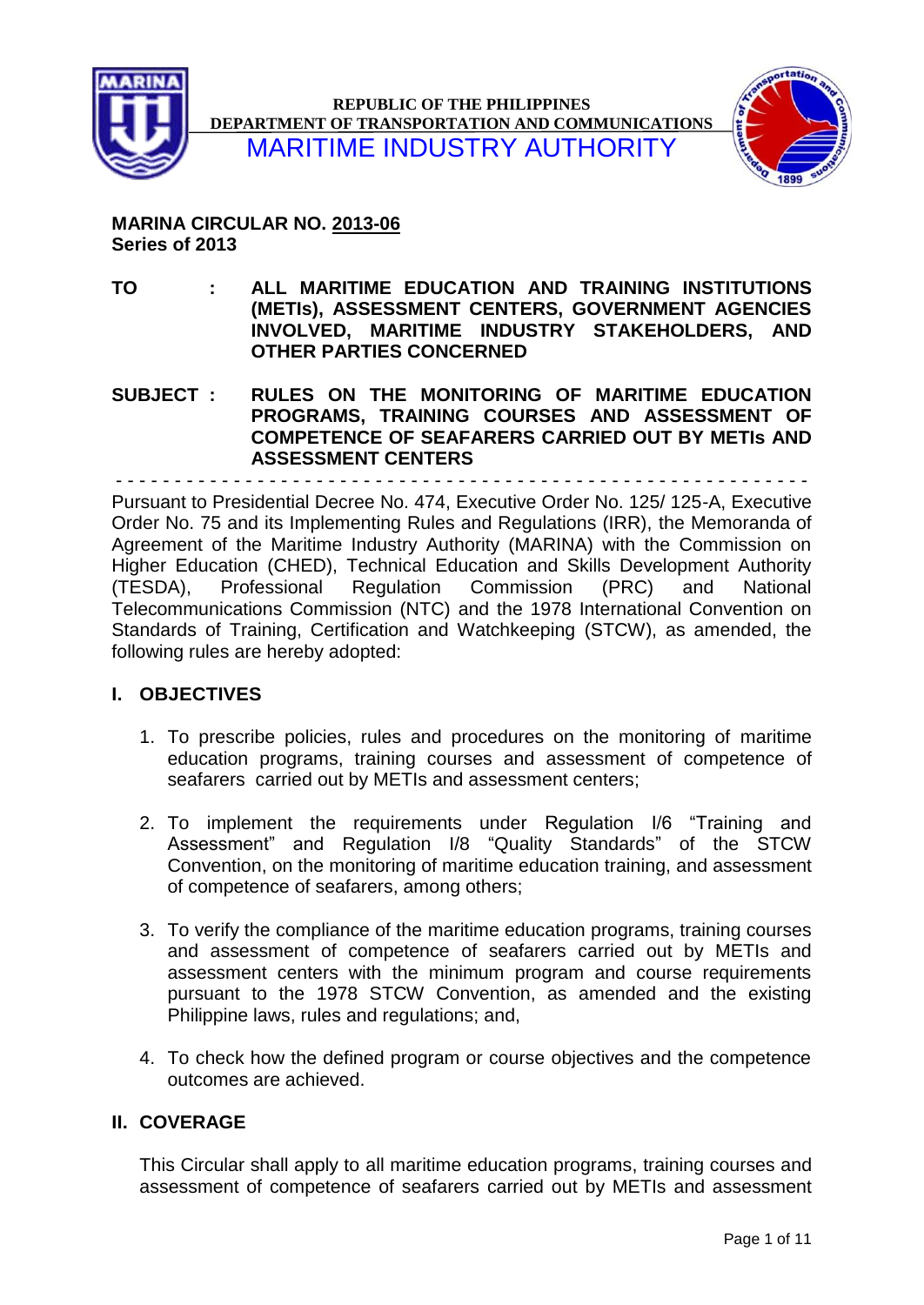centers, both government and private, as required under the following Chapters of the STCW Convention:

- 1. Chapters II and III Master, Deck and Engine Department;
- 2. Chapter IV Radio Communication;
- 3. Chapter V Special training requirements for personnel on certain types of ships; and,
- 4. Chapter VI Emergency occupational safety, security, medical care, and survival functions.

## **III. DEFINITION OF TERMS**

For purposes of this Circular, the following terms and such other terms defined herein shall be construed as follows:

- 1. *Administration or STCW Administration –* shall refer to the Department of Transportation and Communications (DOTC), through the Maritime Industry Authority (MARINA), as the single government agency mandated to implement and enforce the 1978 STCW Convention, as amended;
- 2. *Assessment Center –* shall refer to an entity, public or private, recognized by the relevant member agency to conduct competence assessment of seafarers for the purpose of issuance of appropriate certificate required under the 1978 STCW Convention, as amended;
- 3. *Evaluator* **–** shall refer to a duly authorized person who possesses the required qualifications to effectively conduct monitoring of maritime education programs, training courses and assessment of competence of seafarers carried out by METIs or assessment centers;
- 4. *Maritime Higher Education Institutions (MHEIs) –* shall refer to all higher education institutions, public or private, duly authorized by CHED and by the respective Governing Boards in case of State Universities and Colleges (SUCs) to conduct maritime education programs in accordance with the STCW Convention and the applicable laws rules and regulations of the Philippines;
- 5. *Maritime Training Institutions (MTIs) –* shall refer to the duly established institutions, public or private, duly authorized by the Administration to offer maritime training courses in accordance with the 1978 STCW Convention, as amended and the applicable laws, rules and regulations;
- 6. *Maritime Education and Training Institutions (METIs) –* shall refer to both maritime higher education institutions and maritime training institutions;
- 7. *Maritime Education Programs –* shall refer to the approved education and training for Marine Officers in-Charge of navigational or engineering watch covered under Chapters II and III of the 1978 STCW Convention, as amended or more popularly known as the Bachelor of Science in Marine Transportation (BSMT) and Bachelor of Science in Marine Engineering (BSMarE) programs;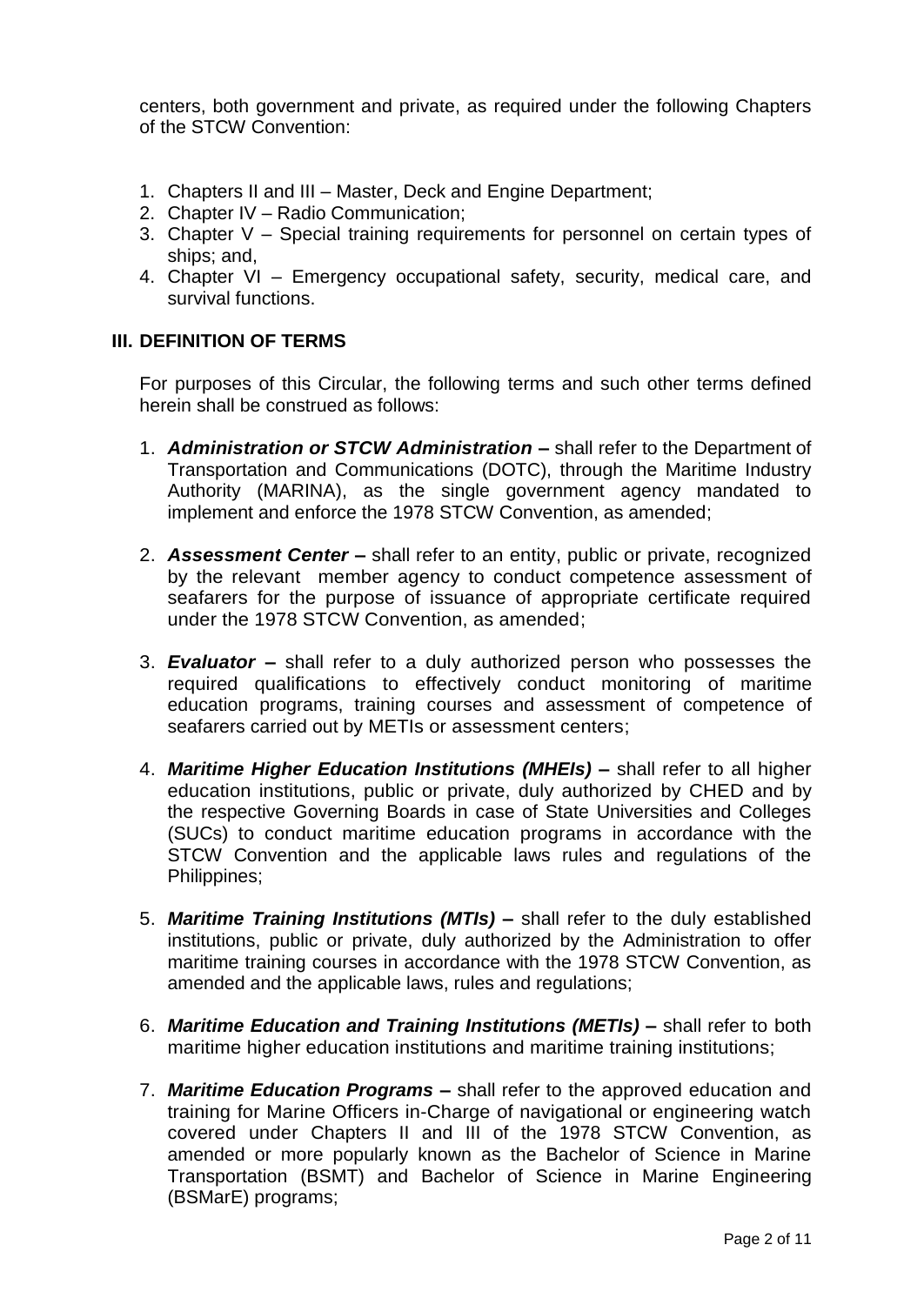- 8. *Member Agency –* shall refer to the Commission on Higher Education (CHED), Technical Education and Skills Development Authority (TESDA), Professional Regulation Commission (PRC) or to the National Telecommunications Commission (NTC) which the MARINA has entered into a Memorandum of Agreement pursuant to Executive Order (EO) No. 75;
- 9. *Monitoring –* shall refer to the series of evaluations carried out to verify the extent of compliance with a formulated standards or degree of deviation from an expected norm and ultimately, to ensure the achievement of defined program and course objectives in accordance with the prescribed standards of competence;
- 10.*Monitoring Team –* shall refer to a group of evaluators duly constituted to conduct monitoring of maritime education programs, training courses and assessment of competence of seafarers carried out by METIs or assessment centers;
- 11.*Quality Standards System –* shall refer to the documented policies, procedures, controls and internal quality assurance system, relating but not limited to training, assessment of competence and revalidation activities, designed to ensure the achievement of defined objectives of the training course in accordance with the requirements of the STCW Convention;
- 12.*STCW Convention –* shall refer to the International Convention on Standards of Training, Certification and Watchkeeping for Seafarers of 1978 (1978 STCW Convention), as amended and its associated Code;
- 13.*Training Course –* shall refer to the series of lessons composed of component modules to teach an individual the skills, knowledge and proficiency to acquire the required competences and be certified in accordance with the 1978 STCW Convention, as amended.

# **IV. GENERAL PROVISIONS:**

- 1. Regulation I/8 of the 1978 STCW Convention, as amended, requires that all education, training and assessment of competence of seafarers, among others, shall be continuously monitored through a quality standard system in order to ensure that the defined objectives are achieved. It is therefore the duty of the STCW Administration to ensure that such monitoring shall be continuously undertaken by qualified persons who are not themselves involved in the activities of or connected to the METIs or assessment centers concerned.
- 2. The monitoring herein provided shall be conducted using an Outcomes-Based Monitoring Instrument and shall be implemented following an **outcomesbased** approach, which:
	- 2.1 Focuses on the competence outcome of the education, training and assessment – the students/trainees;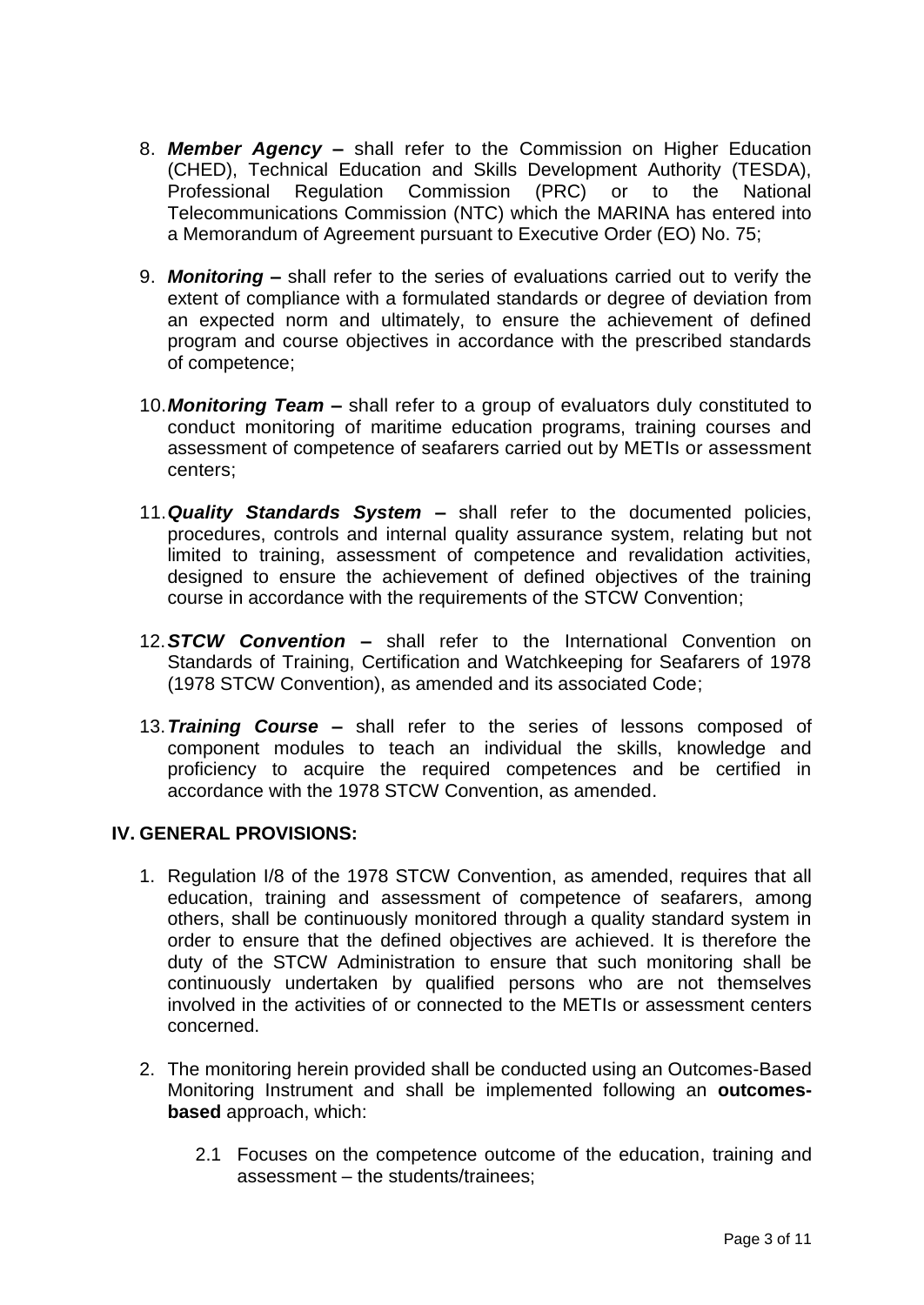- 2.2 Looks on core processes and procedures that are instrumental to the competence outcome of maritime education programs, training courses and assessment of competence of seafarers; and,
- 2.3 Intends to make METIs and assessment centers as well as all academic, training personnel and support staff responsible for the program, training course or assessment they carry out.
- 3. The STCW Office shall utilize qualified persons to conduct the monitoring who are not themselves involved in the activities of or connected to the METIs and assessment centers concerned.
- 4. Pursuant to the Memoranda of Agreement of MARINA with CHED, TESDA, PRC and NTC, the monitoring of maritime education programs, training courses and assessment of competence of seafarers carried out by METIs and assessment centers under the jurisdiction of the said agencies shall be done jointly by the member agency concerned with the Administration.
- 5. Only the duly authorized personnel shall be allowed to conduct monitoring activities.
- 6. The Quality Standards System Manual of the METI or assessment center and related audit reports shall be made available upon request of the monitoring team during such activity.

### **V. QUALIFICATIONS AND COMPOSITION OF THE MONITORING TEAM:**

- 1. Every person who shall be assigned to join as member of the monitoring team shall meet the following general qualifications:
	- 1.1 Must not be involved in the activities of or connected to the METI or assessment center concerned;
	- 1.2 Has knowledge and understanding of the maritime education program(s), training course(s) and/or competence assessment to be monitored;
	- 1.3 Attended the orientation(s) conducted by the Administration and the member agency concerned on the policies, rules and procedures on the monitoring of maritime education programs, training courses and/or assessment of competence of seafarers;
	- 1.4 Must have experience in conducting monitoring activities for at least three (3) times as under study;
	- 1.5 In addition to the foregoing, evaluators must:
		- 1.5.1 have appropriate work-related experience corresponding to the training course or program to be monitored;
		- 1.5.2 if the training course or program involves the use of simulator, should have gained practical operational experience and appreciation on the use of simulators.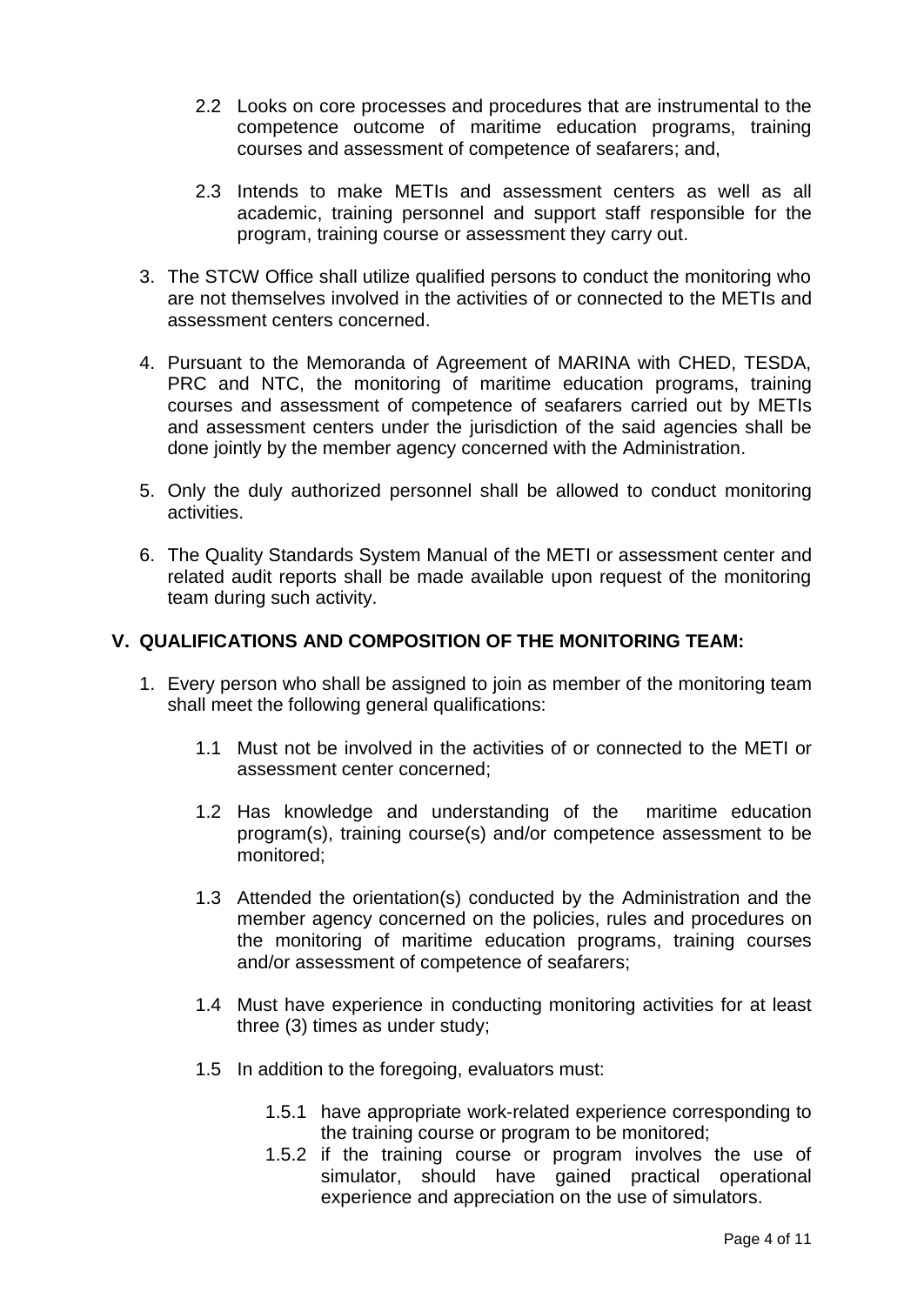- 2. Every monitoring team shall be headed by a Lead Evaluator who must meet the following requirements:
	- 2.1 Have experienced conducting monitoring activities for at least five (5) times as a member;
	- 2.2 Should pass the evaluation by the Administration or the member agency concerned; and,
	- 2.3 Have completed an auditor's course.

The monitoring team leader and member(s) shall be duly assigned and specified in the document authorizing the conduct of a monitoring activity.

- 3. The minimum composition of a monitoring team shall be as follows:
	- 3.1 For the monitoring of training courses carried out by maritime training institutions:
		- 3.1.1 One (1) MARINA STCW Office personnel;
		- 3.1.2 One (1) personnel and one (1) Evaluator who has the technical knowledge and experience on the training course to be monitored in the case of training courses under the jurisdiction of TESDA or NTC;
		- 3.1.3 One (1) MARINA STCW Office Evaluator who has the technical knowledge and experience on the training course to be monitored.
	- 3.2 For the monitoring of maritime education programs carried out by maritime education institutions:
		- 3.2.1 One (1) CHED Office of Programs and Standards (OPS) maritime education personnel;
		- 3.2.2 One (1) MARINA STCW Office personnel;
		- 3.2.3 One (1) CHED maritime education Evaluator who has the technical knowledge and experience on the maritime education program to be monitored; and,
		- 3.2.4 One (1) MARINA STCW Office Evaluator who has the technical knowledge and experience on the maritime education program to be monitored.
	- 3.3 For the monitoring of assessment of competence of seafarers carried out by assessment centers:
		- 3.3.1 One (1) personnel from the government agency concerned;
		- 3.3.2 One (1) MARINA STCW Office personnel;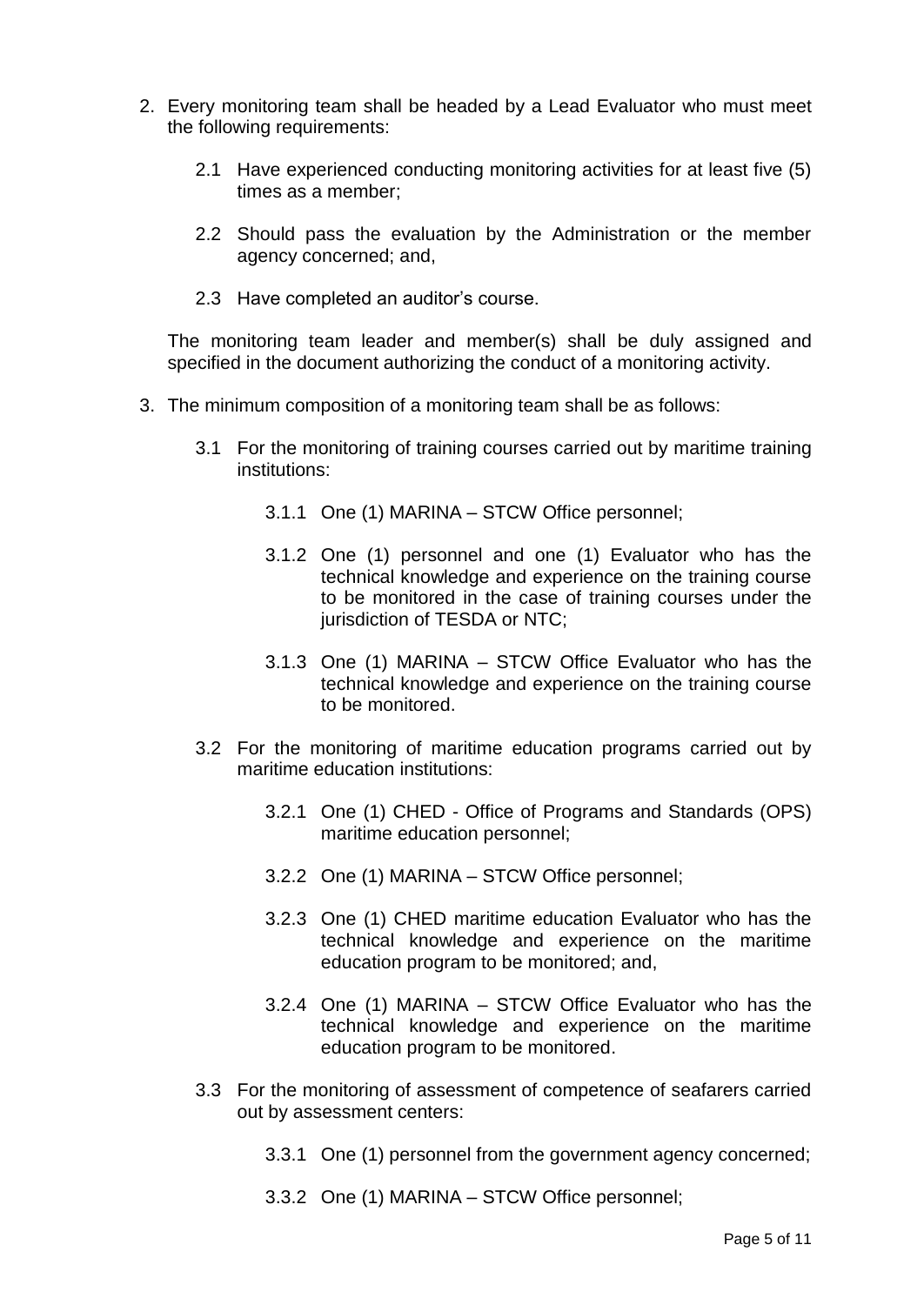- 3.3.3 One (1) Evaluator from the government agency concerned who has the technical knowledge and experience relevant to the competence assessment to be monitored, and,
- 3.3.4 One (1) MARINA STCW Office Evaluator who has the technical knowledge and experience relevant to the competence assessment to be monitored.
- 3.4 A maximum of two (2) observers (as under study) may also be allowed to join a monitoring activity.
- 3.5 The personnel and evaluators of the STCW Administration and the member agency concerned who shall form part of the monitoring team are the official representatives and alter ego of the Administration and the member agency concerned during the conduct of every monitoring activity. As such, they shall perform their respective roles and tasks with utmost responsibility and accountability and shall observe confidentiality of the monitoring findings, documents and information gathered.

#### **VI. PROGRAMMING AND PLANNING OF MONITORING ACTIVITIES**

- 1. Programming of monitoring activities:
	- 1.1 As a general rule, an annual program of monitoring activities should be prepared not later than the 15<sup>th</sup> day of January yearly.
	- 1.2 The Administration shall be responsible for the annual programming of monitoring activities for the training courses under its jurisdiction.
	- 1.3 The respective member agencies shall be responsible for the annual programming of monitoring activities for maritime education programs, training courses and assessment of competence of seafarers carried out by METIs and assessment centers under their respective jurisdictions.
	- 1.4 The annual monitoring program shall indicate the following:
		- 1.4.1 Name of METIs and/or assessment centers and the maritime education programs, training courses or competence assessment to be monitored;
		- 1.4.2 Scheduled date(s) of monitoring activities;
		- 1.4.3 Agency's assigned personnel and evaluator; and,
		- 1.4.4 Name and signature of the person who prepared and the official who approved the annual monitoring program.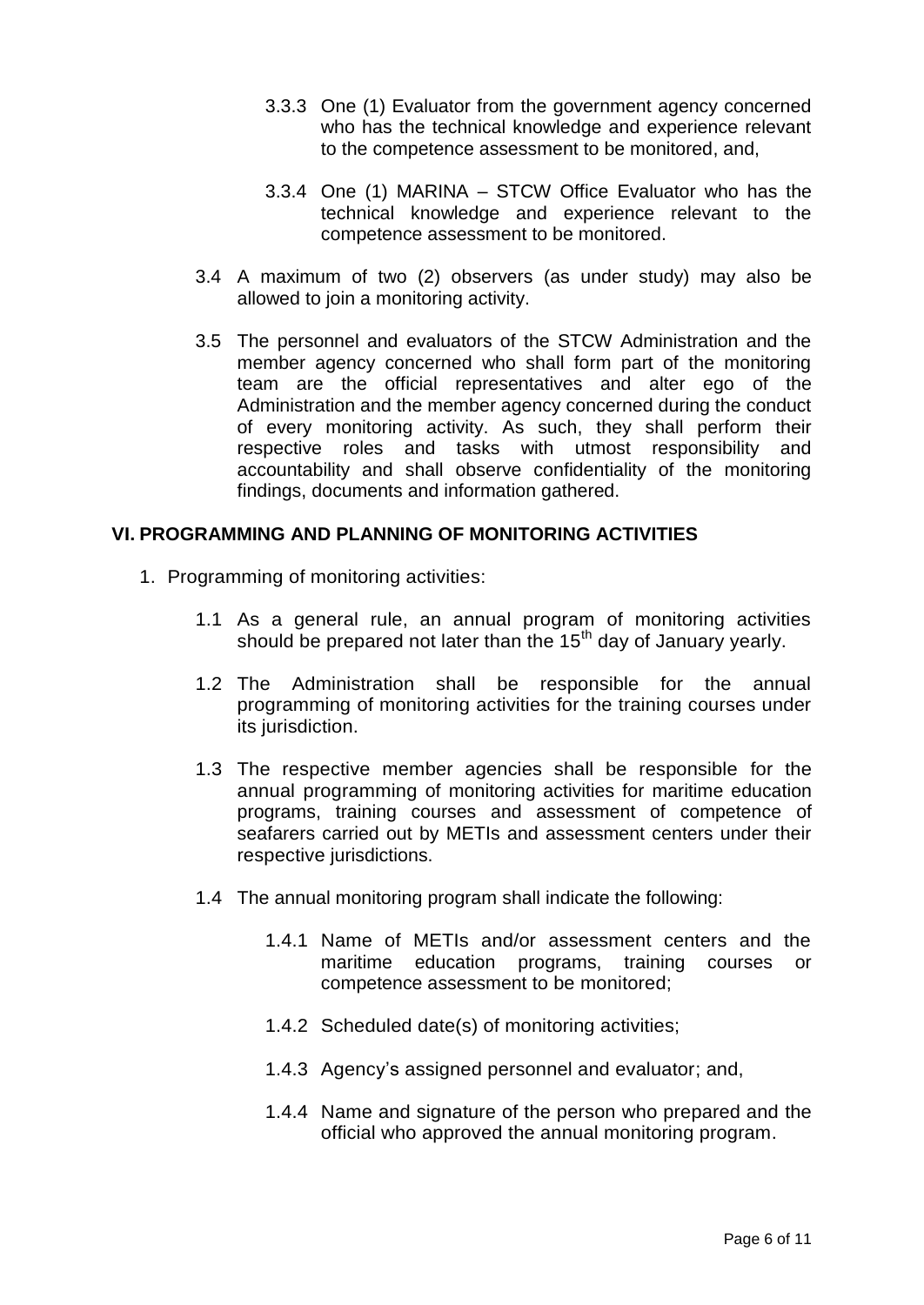- 1.5 The member agency concerned shall transmit its approved program of monitoring activities to the STCW Administration for concurrence and assignment of MARINA – STCW Office personnel and Evaluator(s) who shall join each and every monitoring activity.
- 1.6 Upon its concurrence, the Administration shall transmit the program of monitoring activities back to the member agency concerned with the MARINA – STCW Office personnel and evaluator(s) assigned to join each and every monitoring activity.
- 1.7 The preparation of budgetary and other administrative requirements as well as all other pre-monitoring arrangements needed to facilitate the conduct of such activities shall be in accordance with the concerned agency's administrative rules and procedures.
- 2. Planning the conduct of monitoring:
	- 2.1 The agency concerned having jurisdiction of the maritime education programs, training courses or assessment of competence of seafarers to be monitored shall convened the monitoring team to a meeting not later than ten (10) working days before the scheduled activity for purposes of the following:
		- 2.1.1 Preparing the monitoring plan;
		- 2.1.2 Identifying and assigning the areas of evaluation and other tasks to be assigned to each of the monitoring team members; and,
		- 2.1.3 Advance review of available documents and information on the METI or assessment center's results of previous monitoring of the maritime education program(s), training course(s) or assessment of competence of seafarers.
	- 2.2 A monitoring plan shall indicate the following:
		- 2.2.1 Scope and objective(s) of monitoring;
		- 2.2.2 Key areas of evaluation and assigned evaluator(s);
		- 2.2.3 Methods of monitoring;
		- 2.2.4 Date, estimated time and duration of the activity; and,
		- 2.2.5 Resources needed.
	- 2.3 The approved monitoring plan shall be transmitted to the METI or assessment center by the STCW Administration or the member agency concerned not later than five (5) days before the scheduled date of monitoring for information.

#### **VII. CONDUCT OF MONITORING**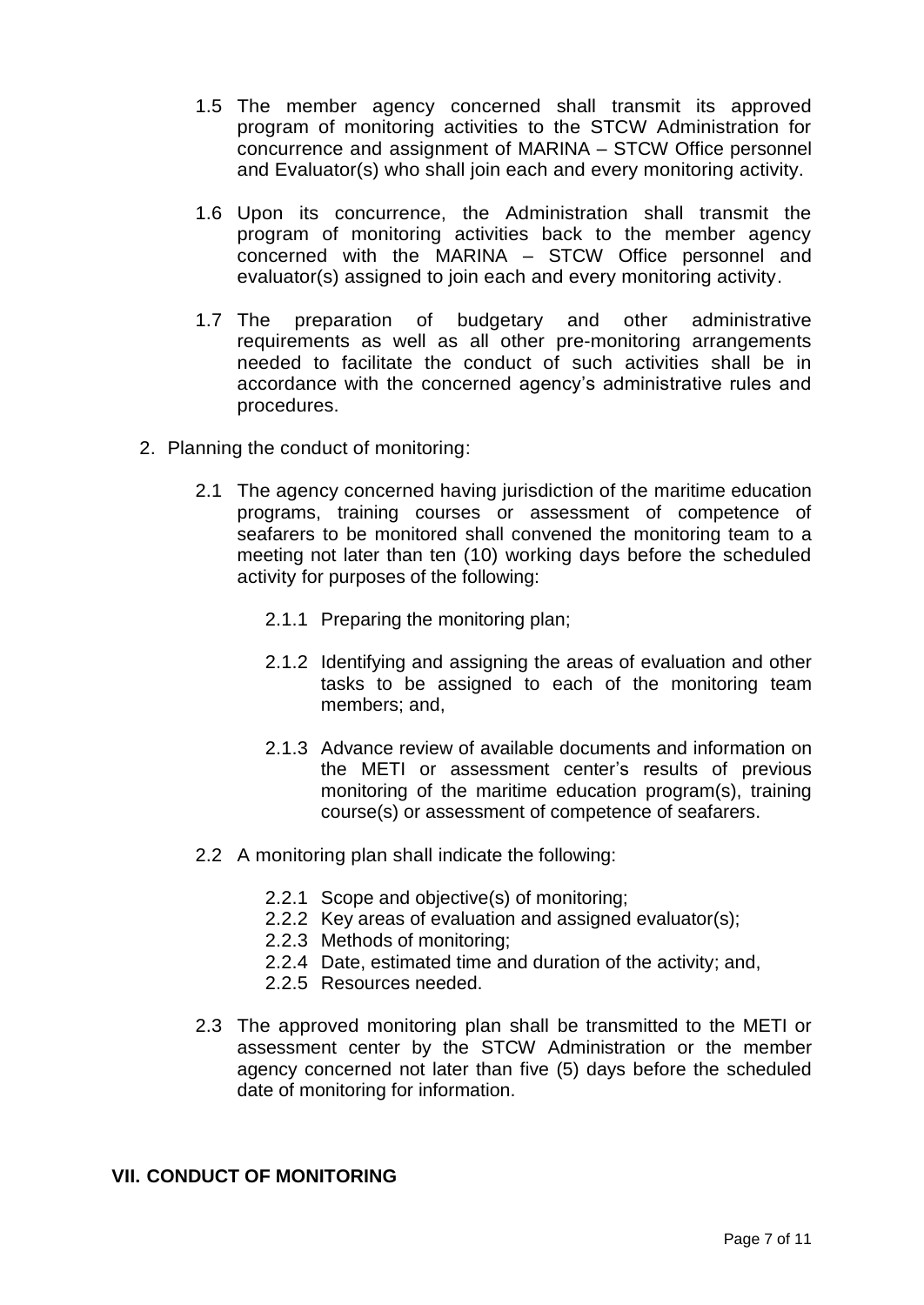Every monitoring activity shall be conducted using the Outcomes-Based Monitoring Instrument adopted by the STCW Administration and the member agency concerned and shall be in accordance with the following:

- 1. *Opening meeting* The monitoring shall start with an opening meeting presided by the Lead Evaluator with the official(s) and responsible personnel/staff of the METI or assessment center concerned discussing the following:
	- 1.1 Scope and objective(s) of monitoring;
	- 1.2 Key areas of evaluation and assigned evaluator;
	- 1.3 Methods of monitoring;
	- 1.4 Estimated time and duration of the activity; and;
	- 1.5 Confidentiality of monitoring findings, documents and information.
- 2. Evaluation proper The monitoring shall be carried out by evaluating the key areas of evaluation through:
	- 2.1 Interview of responsible personnel/staff for the key area being evaluated;
	- 2.2 Checking and review of the relevant quality processes, procedures and documentations;
	- 2.3 Class observation;
	- 2.4 Practical exercise / assessment of competence observation;
	- 2.5 Random interview of students/trainees/assessees;
	- 2.6 Testing and checking of relevant facilities and laboratory equipment; and,
	- 2.7 Checking and gathering necessary objective evidences relevant to the key area evaluated.
- 3. Deliberation of findings Once the evaluation is completed, the monitoring team will sit down to discuss among themselves and be aware of their respective findings and to resolve any doubt or confusion which may arise thereof.
- 4. Closing meeting A closing meeting will then be conducted with the official(s) and responsible personnel/staff of the METI or assessment center concerned. During this meeting, the monitoring findings shall be presented and clearly explained. The officials and responsible personnel/staff may be given the opportunity to ask pertinent clarification on the findings presented.
- 5. Preparation of the Monitoring Log and Report After the closing meeting, the monitoring log and report shall be prepared and signed by the monitoring team and duly countersigned by the Head of the METI or assessment center concerned.

### **VIII. MONITORING FINDINGS**

- 1. The monitoring findings shall be rated either as a *"Conformance", "Nonconformance", or Observation*. A *"Non-conformance"* shall be categorized into *"Major Non-conformance"* or *"Minor Non-conformance"*.
- 2. The evaluator shall be guided by the following description of the said ratings which are provided for purposes of this Circular: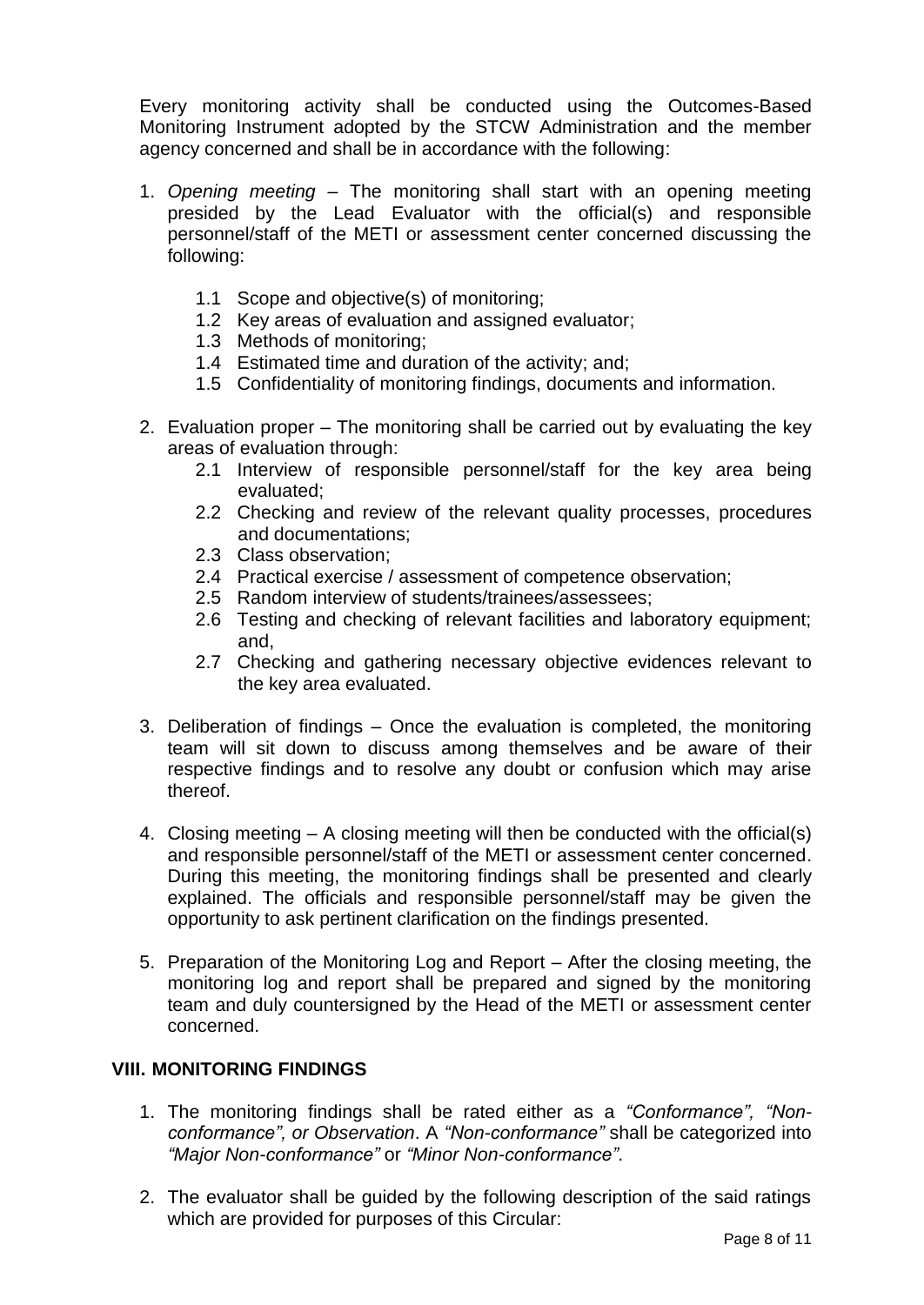- 2.1 *Conformance –* shall refer to the compliance with the required standards or system elements and procedures for the implementation of the maritime education program(s), training course(s) or assessment of competence of seafarers carried out by the METI or assessment center concerned. This shall be labeled as **"Satisfactory (SAT)"** in the monitoring log and report as provided in the succeeding provisions herein.
- 2.2 *Non-conformance –* shall refer to the deficiency or non-compliance with the required standards and procedures for the implementation of the maritime education program(s), training course(s) or assessment of competence of seafarers carried out by the METI or assessment center concerned, which shall be categorized into:
	- 2.2.1 *Major Non-conformance (MNC) –* shall refer to the absence of one or more of the required system elements of the Quality Standards Systems *or* a situation which raises significant doubt that the education, training or assessment of competence meets the specified standards and requirements and competence outcome. It can also be:
		- A group of *Minor non–conformances* indicating inadequate implementation or effectiveness of the system relevant to an element of the standard;
		- A *Minor non–conformance* that is persistent or is not corrected by the organization within the prescribed period as provided in this Circular.
	- 2.2.2 *Minor Non-conformance (mNC) –* shall refer to a single system failure or lapse in conformance with a procedure relating to the applicable standards for the implementation of the maritime education program(s), training course(s) or assessment of competence of seafarers carried out by the METI or assessment center concerned. This failure does not indicate a system breakdown nor raises doubt that the education, training, or assessment meets the specified standards and requirements and competence outcome.
- 2.3 **Observation (OBS)** *–* is not a non-conformance but something that could lead to a non-conformance if not properly addressed or a finding without clear evidence to verify that it constitutes a nonconformance.
- 3. The evaluator may also take note of "Noteworthy Efforts". These are initiatives undertaken by the institution to achieve higher level of qualitative results *(e.g. best practices that resulted towards further improvement of expected outcomes)*.
- 4. In case of a *Major Non-conformance* finding to a training course or assessment of competence of seafarers, the MTI or assessment center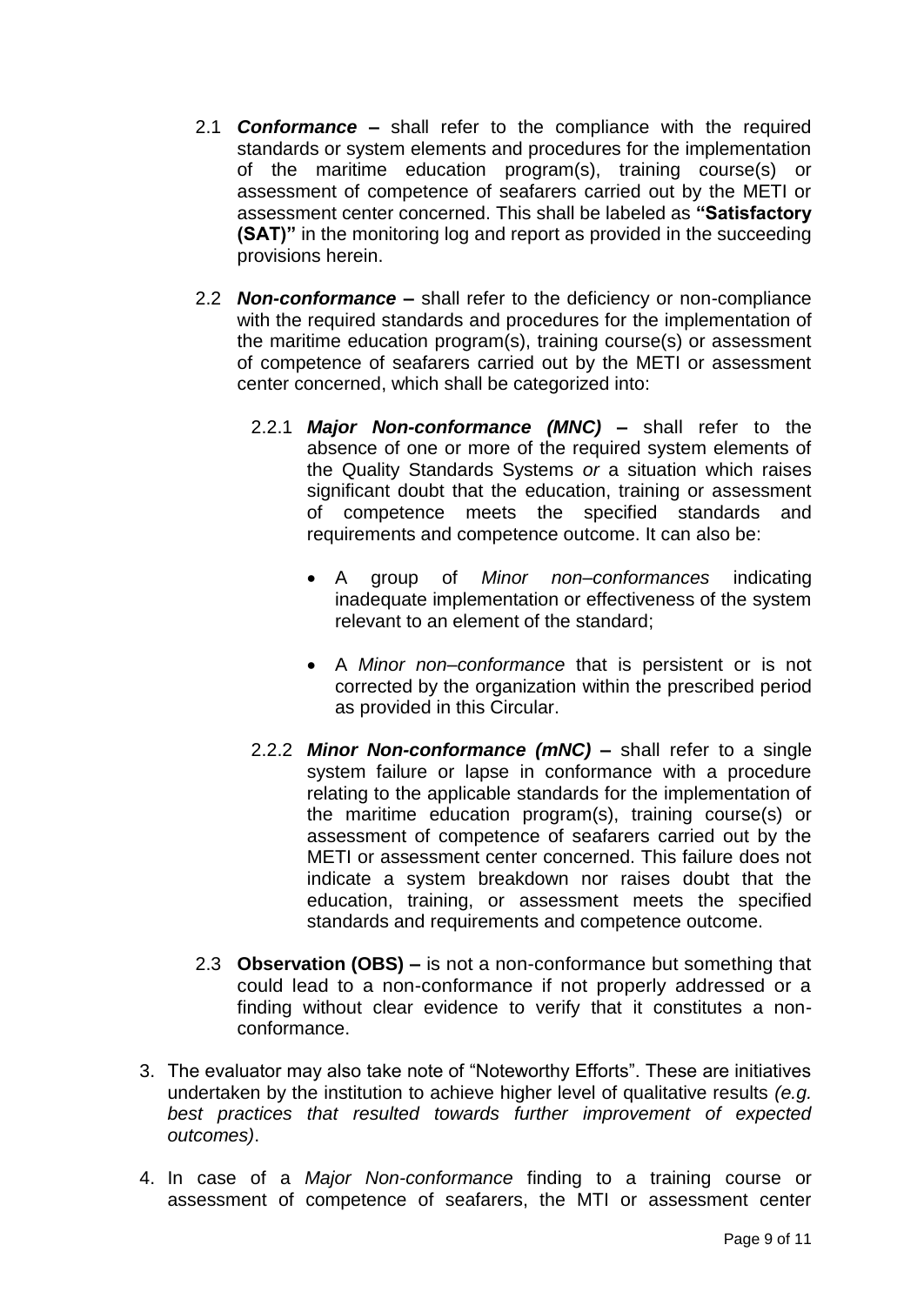concerned shall be prohibited from carrying out that particular training course or assessment of competence until such time that evidence is submitted that the cause(s) of such deficiency has been rectified and verified through a reevaluation. Such re-evaluation shall be conducted within fifteen (15) working days after the receipt of the evidence required;

5. In case of a *Major Non-conformance* finding to a maritime education program, the MEI concerned shall be ordered to submit a corrective action plan within fifteen (15) working days, after the receipt of the official result of monitoring from member agency concerned, to rectify such finding including the interim measure to ensure that the required standards of learning of affected students shall not be sacrificed. Upon approval of the corrective action plan, the institution shall be subjected to frequent monitoring.

If the MEI concerned fails to comply with the aforesaid conditions and/or implementation within the agreed timeframe or based on clear evidence during the frequent monitoring, the procedure to phase out the maritime education program shall be initiated by the member agency concerned.

- 6. For a *"Minor Non-conformance"*, the METI or assessment center concerned shall be required to undertake corrective action within a reasonable period of time which shall not exceed three (3) months. Failure to undertake the corrective action within the said period shall result in a major nonconformance.
- 7. For an *"Observation"*, the METI or assessment center concerned shall address such observation within a period of one (1) year.

# **IX. PREPARATION AND SUBMISSION OF MONITORING REPORT**

- 1. Every monitoring report shall be prepared and entered into the *"Outcomesbased Monitoring Log and Report"* which must indicate, among others, a complete description of the findings and the team's recommendation(s). All relevant evidences gathered, supporting each and every finding, shall be attached as Annex to the monitoring log and report.
- 2. The submission of the monitoring report shall be within three (3) working days after the completion of every monitoring activity.

# **X. ACTION ON THE MONITORING REPORT**

- 1. Within seven (7) days after the submission of the monitoring report, the result of the monitoring activity shall be officially communicated by the STCW Administration or by the member agency having jurisdiction of the METI or assessment center concerned.
- 2. Further action and processing of the monitoring report shall be carried out by the STCW Administration or by the member agency concerned in accordance with their respective policies, rules and procedures.
- 3. The STCW Administration shall be furnished with any further action(s) taken by the member agency on the monitoring report as well as the status of any corrective action plan(s) in the case of maritime education programs.